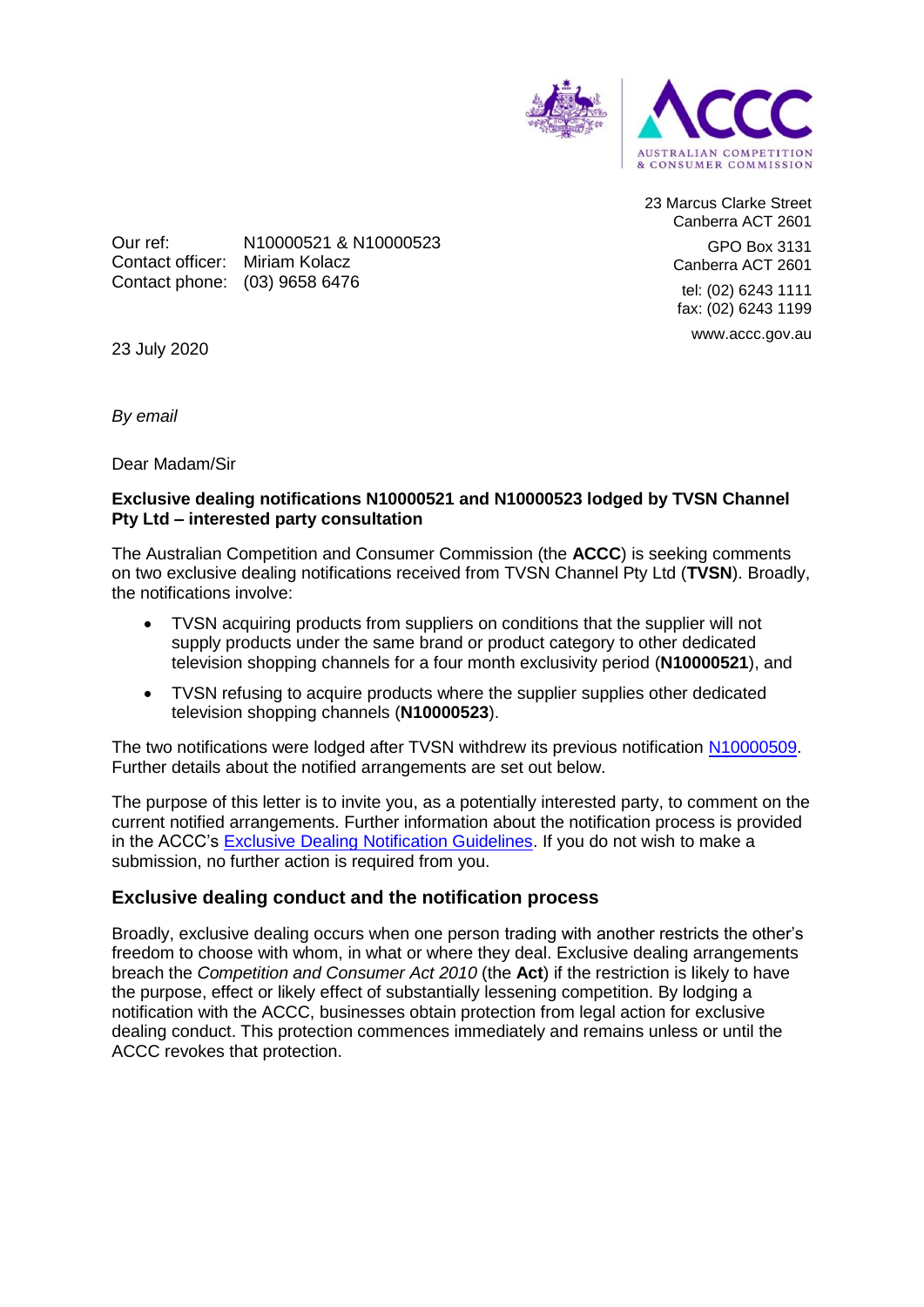The ACCC can only remove the protection from legal action provided by a notification if it is satisfied that the notified conduct:

- has the purpose, effect or likely effect of substantially lessening competition, and
- in all the circumstances, will not result in any likely public benefit(s) which would outweigh any likely public detriment(s).

### **Details of TVSN's notified arrangements**

TVSN is an Australian television shopping network that facilitates the sale of consumer products via television broadcasts containing live presentations, demonstrations and special offers.

TVSN has lodged two notifications which involve the following arrangements:

- TVSN acquiring, or offering to acquire, products from suppliers on condition that a supplier will not, without TVSN's consent, supply those products, or any other products under the same brand or in the same product category, for feature or sale by another dedicated television shopping channel retailer (**DTSCR**) for a four-month exclusivity period, and
- TVSN having the ability to refuse to acquire products from suppliers, or to terminate supplier agreements, for the reason that a supplier has supplied, proposes to supply or has not agreed not to supply, products or services to another DTSCR.

TVSN defines a DTSCR as a retailer which predominantly utilises the live presentation or live demonstration format to sell products to consumers within Australia or New Zealand on a dedicated television shopping channel (ie, one that generally operates 24 hours a day, 7 days a week). TVSN states that currently, Openshop is the only other retailer which properly fits this description and comes within the scope of the notified conduct.

A copy of each notification is **attached** to this email. Updates on these matters as they progress will be available on the ACCC's [Notifications Public Register.](https://www.accc.gov.au/public-registers/authorisations-and-notifications-registers/exclusive-dealing-notifications-register/tvsn-channel-pty-ltd-0)

#### *Previous notification*

TVSN previously lodged an exclusive dealing notification on 30 October 2019 (see [N10000509\)](https://www.accc.gov.au/public-registers/authorisations-and-notifications-registers/exclusive-dealing-notifications-register/tvsn-channel-pty-ltd), but withdrew that notification on 27 May 2020.

Under notification N10000509, TVSN proposed to engage suppliers of specific consumer products for sale through TVSN on the condition that those suppliers, distributors or manufacturers not market, promote or sell products on a 'Competitor Shopping Channel'.

Some interested parties were concerned that Competitor Shopping Channel as defined in that notification was unclear and could include other broadcast mediums such as breakfast and morning television programs on free to air networks that include live product demonstrations and promotions.

TVSN stated that it withdrew this notification in recognition of feedback from interested parties that reflected a need to clarify the notified conduct to avoid misinterpretation of its intended scope.

The ACCC will have regard to information and submissions received in relation to the withdrawn notification to the extent that it is relevant to the two notifications that it is currently considering.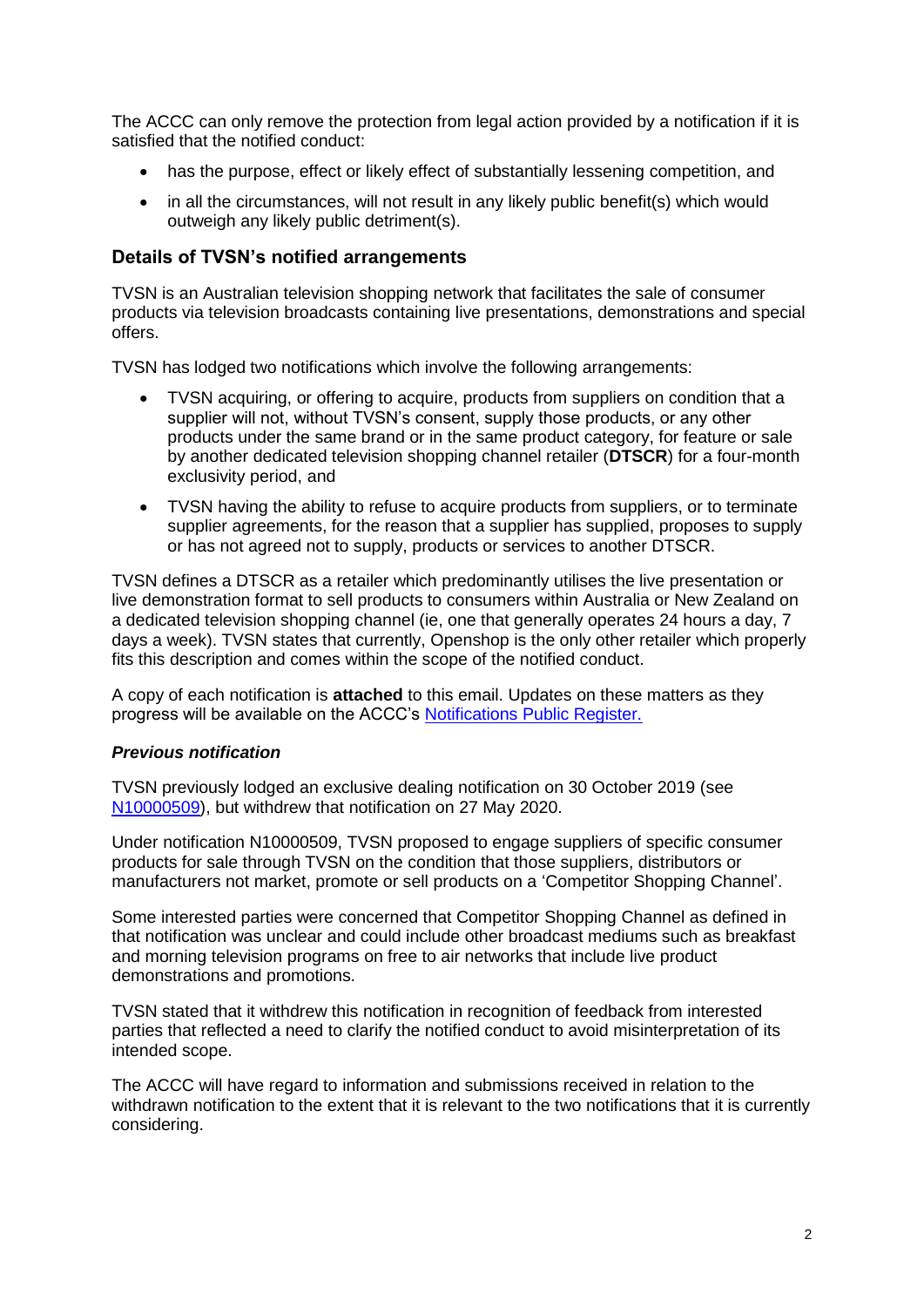# **Request for submissions**

The ACCC invites you to make a submission, regarding either or both of the current notifications, on the following issues:

- 1. Whether TVSN's currently notified arrangements:
	- $\circ$  have the purpose, effect or likely effect of substantially lessening competition, and/or
	- o will result in likely public benefit(s) which would outweigh any public detriment(s)
- 2. On what factors dedicated television shopping channels compete, and the impact of the notified conduct on the ability of other dedicated television shopping channels currently operating or that may seek to operate in Australia in the future to compete
- 3. The extent to which dedicated television shopping channels compete with other mediums, platforms or channels to supply advertising and/or retail opportunities to suppliers.
- 4. Whether there are any 'must have' suppliers, brands or products that a dedicated television shopping channel is likely to require to compete effectively.
- 5. The likely impact on suppliers of:
	- TVSN acquiring products from suppliers on conditions that the supplier will not supply products under the same brand or product category to other dedicated television shopping channels for a four month exclusivity period, and/or
	- TVSN refusing to acquire products where the supplier supplies other dedicated television shopping channels

including the extent to which, and how, the impact may differ for different types of suppliers.

- 6. The extent to which TVSN invests in the development, support and promotion of its supplier's products, including through commitments in terms of purchases and program or event scheduling, and the need for an exclusivity commitment to underpin such investments and commitments.
- 7. The likely impact of TVSN's notified conduct on prices or service quality for businesses that supply dedicated television shopping channels and for dedicated television shopping channel customers/viewers.

If you intend to provide a submission in relation to either or both notifications, please do so by **Friday, 14 August 2020**. Submissions should be emailed to [adjudication@accc.gov.au](mailto:adjudication@accc.gov.au) with the subject "N10000521 & N10000523 – TVSN Channel Pty Ltd – submission".

Submissions will be placed on the ACCC's public register subject to any request for exclusion. Please see the ACCC's Guidelines for excluding information from the public [register.](https://www.accc.gov.au/publications/guidelines-for-excluding-confidential-information-from-the-public-register-for-authorisation-and-notification-processes)

Please advise if you do not wish to make a submission at this time, but would like to be informed of the progress of the assessment. If you are able to, please provide a nominated contact email address for future correspondence.

You can also forward this letter to any other party who may wish to make a submission to the ACCC regarding the notified arrangements.